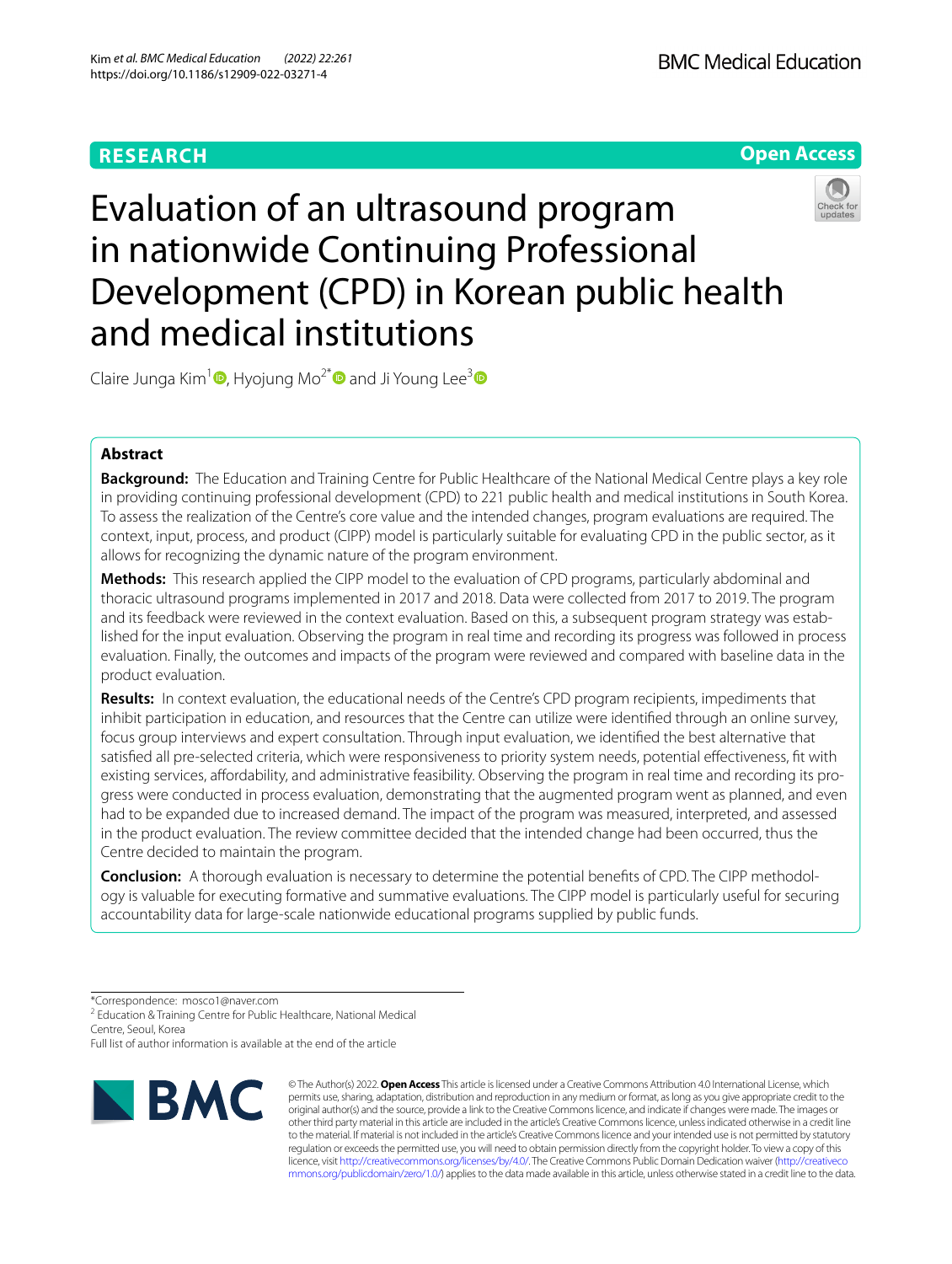**Keywords:** Program evaluation, CIPP (context, Input, Process, Product) evaluation, Continuing professional development (CPD), Nationwide educational program, Public hospital

# **Background**

Continuing professional development (CPD) for physicians is important to achieve safe, efective, and improved clinical care [[1\]](#page-8-0). However, the potential of CPD programs is not fully realized as they tend to deliver arbitrary content rather than to meet practical educational needs, selecting teaching methods based on educator convenience such as lectures or observation. Much needed emphasis is now being placed on gap analysis [\[2](#page-8-1)], targeting practice changes  $[3-5]$  $[3-5]$ , and adult education practices [[6\]](#page-8-4). A thorough evaluation of existing programs is the frst step for applying innovative CPD approaches in educational practice.

The Education and Training Centre for Public Healthcare at the National Medical Centre (NMC), hereafter referred to as the Centre, plays a key role in providing CPD to 221 public health and medical institutions (PHMIs) in South Korea. PHMIs are established and operated by the state, local governments, and public institutions  $[7]$  $[7]$ . The Centre is responsible for providing CPD to 57 PHMIs that fall under the supervision of the Ministry of Health and Welfare, comprising over a quarter of the total PHMIs in the country and 2121 physicians, as of December 2018, thereby making up 17.1% of the total number of physicians in Korean public healthcare hospitals. Due to its sheer reach, the Centre is one of the most infuential institutions in the public healthcare sector.

The Centre's core values are to focus on enhancing publicness in healthcare and improving the quality of medical services [[8\]](#page-8-6). Enhancing publicness in healthcare entails strengthening the role of PHMIs to fulfl unmet needs in the healthcare system, addressing areas where the free market typically fails (i.e., infectious disease outbreaks, natural disasters, or emergencies).

Program evaluations should assess how well the Centre's core values are realized and whether the intended changes have occurred. Educational programs are fundamentally focused on change; therefore, program evaluations should assess whether the desired changes occur as a result of educational initiatives  $[9]$  $[9]$ . The CPD setting calls for specifc criteria that the program must fulfll. For example, since CPD is funded by public money, accountability is particularly important along with potential efectiveness and administrative feasibility. In addition, it is important to assess whether the needs and objectives of the program are clear, as well as whether the program is tailored to meet these needs and objectives. The Centre's programs are required to prepare physicians for public health roles regardless of their prior residency training or specialty, to be capable of treating the majority of patient groups including chronic disease patients, and to be prepared to meet public healthcare demand in times of disaster.

Among the diverse methodologies [[9–](#page-8-7)[11](#page-8-8)], the context, input, process, and product (CIPP) model has the most suitable characteristics for the evaluation of CPD in the public healthcare sector, which is afected by external and internal factors, as well as factor interactions. Situations such as the outbreak of new infectious disease or natural disasters are what physicians in the public healthcare sector need to be trained for. They should also be able to respond to increased need for the treatment of chronic disease patients and issues, such as an aging population. Diverse participants and stakeholders, governmental and related ministries, that operate programs, program policies, and the calls from civil society also afect educational programs. These factors influence each other. For these reasons, public health CPD should be treated as a nonlinear, complex, and dynamic system [[12,](#page-8-9) [13](#page-8-10)].

Informed by the complexity theory [\[14](#page-8-11), [15\]](#page-8-12), the CIPP model recognizes the importance of clinical and educational contexts and accommodates numerous uncertain-ties within the educational program [[9\]](#page-8-7). The CIPP model allowed us to recognize "the dynamic, septic condition of the real world" ( $[16]$  $[16]$  $[16]$  p. 351), and at the same time meticulously considers the program environment and multiple inputs to the program, as is essential in the evaluation of public health CPD. Additionally, the CIPP model can provide both formative and summative evaluations [[16](#page-8-13), [17\]](#page-8-14); therefore, the model's strength lies in monitoring implementation and measuring improvements during and after implementation, typically on a yearly basis. Moreover, as CPD programs are funded by taxpayers, they must be held accountable. CIPP is particularly useful in this regard because all data involving strategy planning, provision, and monitoring of education, as well as objective assessments, are translated into accountability data. Therefore, the CIPP model is suitable for use in the evaluation of CPD by the Centre.

# **Methods**

We applied the CIPP model to evaluate CPD programs implemented by the Centre in 2017 and 2018. The Centre ofered 17 programs in 2017 and 10 programs in 2018. Among these programs, we evaluated abdominal and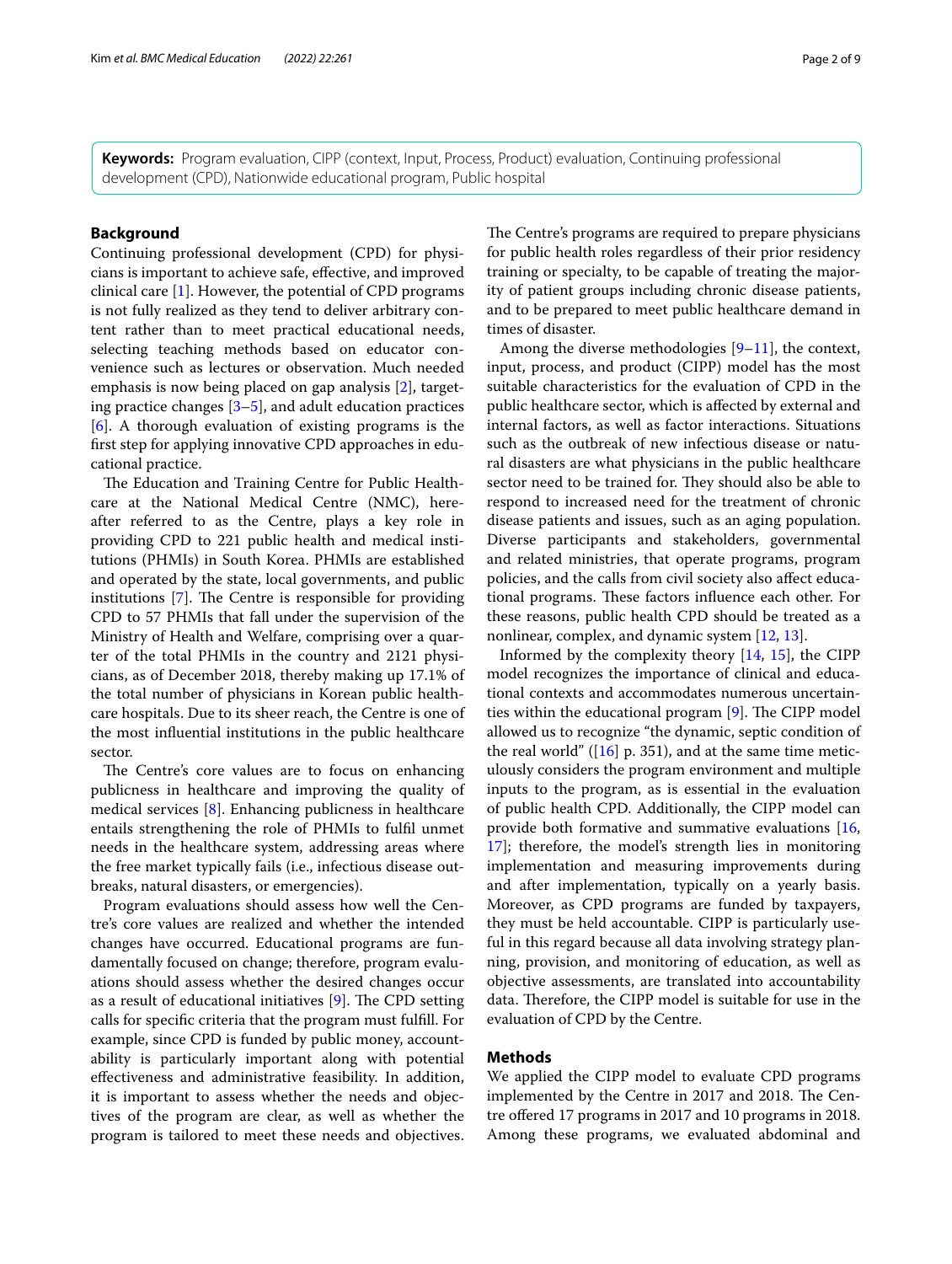thoracic ultrasound programs because major changes were made to these programs, in terms of strategy, educational goals, content, and methodology in 2018, following a needs assessment in 2017, which showed the strongest demand for change among other programs. Educational evaluation is useful for examining the efectiveness of a program after changes are made and for determining whether to continue the changes.

To answer the evaluation questions in each phase of the CIPP model, data were collected from learners, instructors, operators, stakeholders, and external experts between May 2017 and January 2019 (Table [1\)](#page-2-0). We evaluated the abdominal and thoracic ultrasound courses delivered to physicians at PHMIs working under the Ministry of Health and Welfare. This study was approved by the institutional review board of the National Medical Centre, Seoul, Korea.

We used the CIPP methodology as an ongoing evaluation tool. The ultrasound program and its feedback were reviewed in 2017 through context evaluation. Based on this, the 2018 program strategy was established through input evaluation. The planning and implementation of the program were assessed through process evaluation. Finally, the outcomes and impact of the 2018 program were reviewed and compared through product evaluation with baseline data from the context evaluation. Both formative and summative evaluations were performed using the CIPP model. The formative evaluation was executed by two of the authors, JL and HM, who participated as operators in continuous monitoring. The summative evaluation was executed by all three authors, including CJK, who participated in the record analysis as an external expert after the completion of the program in both 2017 and 2018.

# **Context evaluation**

Educational needs, impediments, opportunities, assets, and resources, such as expertise and services, should be included in the context evaluation. To assess the educational needs of potential participants in CPD programs, we conducted an online survey targeting 1010 physicians at 39 PHMIs, among which 204 physicians replied,

<span id="page-2-0"></span>**Table 1** Questions used to evaluate CIPP components and data collection methods<sup>\*</sup>

|         | <b>CIPP components</b> Evaluation questions                                                                                                                                                                                                                                                                                                                                                                                                                                                          | <b>Data collection method</b>                                                                                                                                                                                                                                                                                                                                                                                                                                                                                                                               |  |
|---------|------------------------------------------------------------------------------------------------------------------------------------------------------------------------------------------------------------------------------------------------------------------------------------------------------------------------------------------------------------------------------------------------------------------------------------------------------------------------------------------------------|-------------------------------------------------------------------------------------------------------------------------------------------------------------------------------------------------------------------------------------------------------------------------------------------------------------------------------------------------------------------------------------------------------------------------------------------------------------------------------------------------------------------------------------------------------------|--|
| Context | What is necessary or useful: in other words, what are the<br>educational needs?<br>What are the impediments to meeting necessary or useful<br>needs?<br>What pertinent expertise, services, or other assets are available?<br>What relevant opportunities (e.g., funding opportunities,<br>administrative support) exist?                                                                                                                                                                            | - Document review<br>- Literature review<br>- Demographic data analysis<br>- Surveys<br>- Records analysis (e.g. test results, learner performance data)<br>- Focus groups<br>- Advisory group                                                                                                                                                                                                                                                                                                                                                              |  |
| Input   | What are the potential approaches to meeting the identified<br>educational need?<br>How feasible is each of the identified approaches, given the<br>specific educational context of the need?<br>How cost-effective is each identified approach, given the<br>specific educational context of the need?                                                                                                                                                                                              | - Literature review<br>- Expert consultants<br>- Inviting proposals from persons interested in addressing the<br>identified needs<br>- Pilot trials to assess available human and material resources<br>to evaluate the work plan and strategy for relevance, feasibility,<br>cost, and economy                                                                                                                                                                                                                                                             |  |
| Process | How was the programme actually implemented, compared to<br>the plan?<br>Are/were programme activities on schedule? If not, why?<br>Is/was the programme running on budget? If it is/was over or<br>under the planned budget, why?<br>Is/was the programme running efficiently? If not, why?<br>What do/did participants and observers think about the quality<br>of the process?                                                                                                                     | - Participant observers<br>- Document review<br>- Open-ended survey questions provided to the participants<br>(learners, operators, instructor)<br>- Periodic exchange of information with project leaders and staff<br>to monitor and provide feedback on the process and record the<br>actual process                                                                                                                                                                                                                                                     |  |
| Product | What positive outcomes of the programme can be identified?<br>What negative outcomes of the programme can be identified?<br>Were the intended outcomes of the programme realised?<br>Were there unintended outcomes, either positive or negative?<br>What are the short-term implications of programme out-<br>comes?<br>What are the longer-term implications of programme out-<br>comes?<br>How effective was the program?<br>How sustainable are the intended and positive programme<br>outcomes? | - Stakeholders' judgments of the project or programme (Evalua-<br>tion from the education and training review committee)<br>- Comparative studies of outcomes with those of similar projects<br>or programmes (Including expert evaluation)<br>- Assessment of achievement of programme objectives (Useful-<br>ness at work, academic achievement, etc.)<br>- Surveys (Level of satisfaction)<br>- Participant reports of project effects (Self-evaluation)<br>- Comparing outcomes to assessed needs (Comparative Studies<br>of outcome with assess needs) |  |

\* Adopted from Stufflebeam's original suggestion on data collection methods (Stufflebeam 2003) and evaluation questions to CIPP evaluation studies (Frye and Hemmer 2012, p. 296)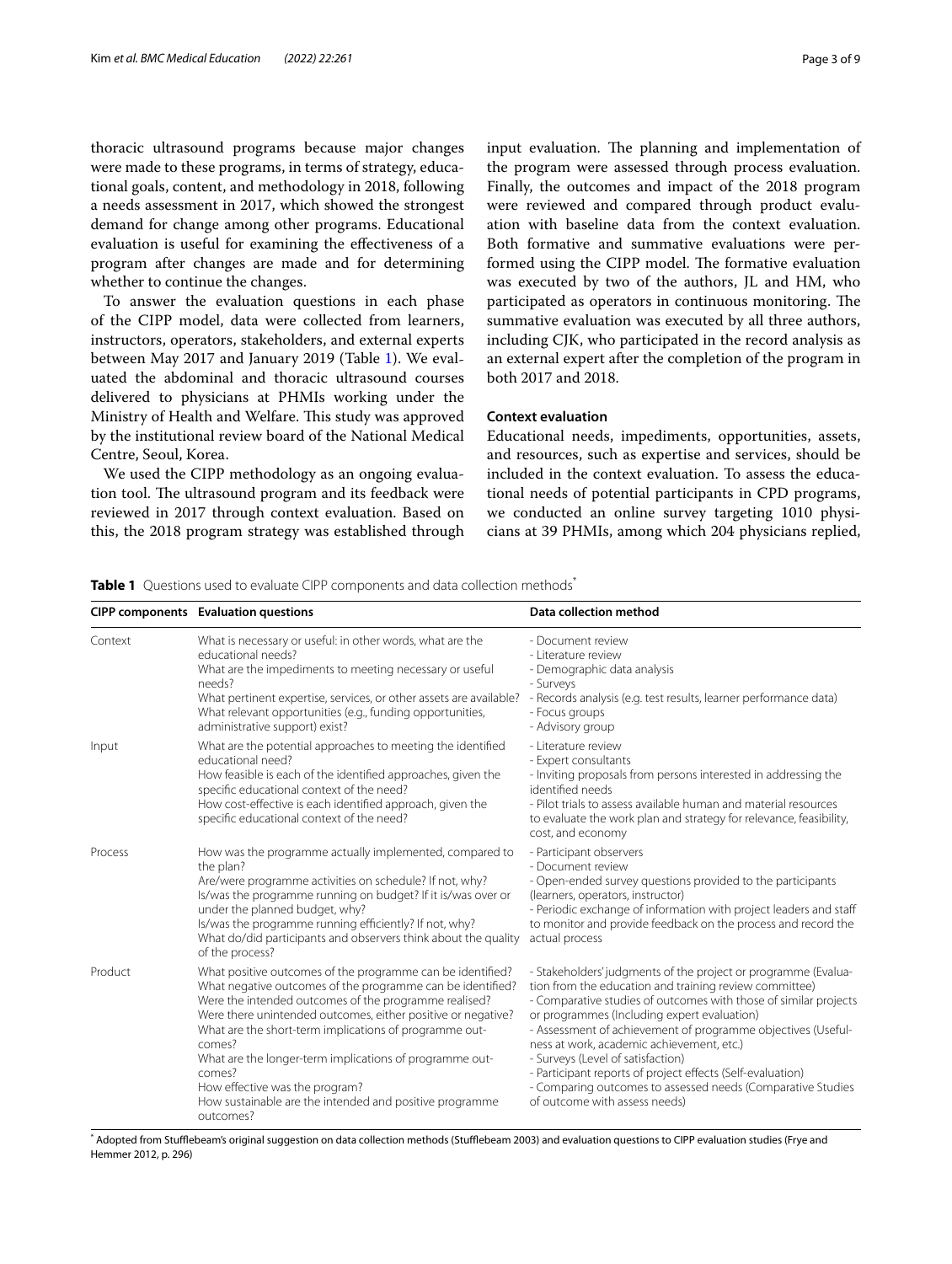thereby yielding 178 valid responses. We conducted focus group interviews (FGIs) from December 5, 2017, to March 8, 2018, to achieve in-depth interpretations of the survey results. A total of 106 valid responses were received from the 111 participants.

The FGIs targeting learners followed a democratic view of educational needs assessment approaches  $[18]$  $[18]$ . This approach is advantageous because it involves numerous stakeholders in goal-setting, thereby allowing them to determine the relative importance of potential needs. However, this approach may have uncovered participants' preferences, rather than their actual needs, thus we did not rely solely on learner FGIs. The same research questions were posed to an expert advisory group to ensure that the potential shortcomings associated with FGI responses can be complemented by informed analytical perspectives [\[18](#page-8-15)]. In addition, document review, literature review, demographic data analyses of learners, and 2017 program record analyses were included in the contextual evaluation.

## **Input evaluation**

In the input evaluation, the most cost-efective and feasible strategy was selected to best satisfy the needs identifed through context evaluation. Our online survey responses and FGI-based needs assessment indicated that the ultrasound program was most in need of improvement. Therefore, we performed an input evaluation for the ultrasound program. A literature review, expert consultation, and stakeholder workshops were conducted to identify the strategy selection criteria [\[17](#page-8-14)]. Upon completion of the 2017 program, three external experts reviewed the records, assessed the outcomes and impacts, and made suggestions for improvement. Twenty-eight directors of public hospitals also participated in the stakeholder workshop and developed the strategy selection criteria for the 2018 program.

# **Process evaluation**

Process evaluation was conducted by providing an ongoing assessment of the plan implementation, followed by documentation of the process [\[17\]](#page-8-14). Acting as process evaluators, two of the authors compared the initial plan for the program and actual practice, identifed the reasons for the diferences, and monitored feedback for each participant. Real-time monitoring and documentation followed. Additionally, an open-ended survey was administered to learners, instructors, and operators after the completion of each program module.

# **Product evaluation**

The goal of product evaluation is to measure, interpret, and assess the outcomes and impacts of a program [\[17](#page-8-14)].

Upon the completion of each education module, participant satisfaction and reports of project efects on outcomes and impacts were surveyed. Academic achievement was assessed at the end of the module and compared with pre-test results. An online survey assessing how well the learning was applied at worksites was conducted 3–6months after the program completion. As stakeholders, an education and training review committee (directors of PHMIs and medical education experts) evaluated the 2018 program and compared the results with the 2017 data. The CIPP methodology examines all outcomes related to education, from the intended positive impacts and short-term results to unintended impacts and long-term results  $[9]$  $[9]$ . Therefore, openended questions were included in the survey conducted after completion of the program to assess unintended outcomes.

# **Results**

# **Context evaluation**

In the context evaluation, the educational needs of the recipients of the Centre's CPD program, impediments inhibiting participation in education, and resources that the Centre can utilize were identifed. Our online survey results were analyzed for educational needs assessment (Table [2\)](#page-4-0). Due to the low number of respondents, the online survey could not present a defnitive conclusion regarding the current educational needs. Nevertheless, we considered this data important because those who answered are potential learners with educational aspirations. Moreover, issues with low response rates can be supplemented by other methods, such as FGI. Approximately half of the 178 respondents (49.1%) reported that they chose to participate in educational programs based on the usefulness to their work." Therefore, developing practical CPD programs was an important task. When asked about what makes it difficult to apply learning to the work environment, 38.4% selected "diference in hospital system," and 36.5% selected "lack of manpower and equipment." This finding indicates that educational programs not considering learners' working environments can become obstacles. In addition, 38.1 and 35.3% selected "no one to cover the work while absent" and "inconvenient location," respectively, and 78.5% of the respondents reported preferring 1 day, instead of one night and 2 days, as an appropriate program period.

Similar results were derived using FGIs, which were conducted to achieve an in-depth interpretation of the online survey results ([Appendix\)](#page-7-0). Many respondents pointed out barriers to participating in the educational program, such as the absence of staff who can cover for them at work and geographical and temporal accessibility. Poor advertising of educational programs and a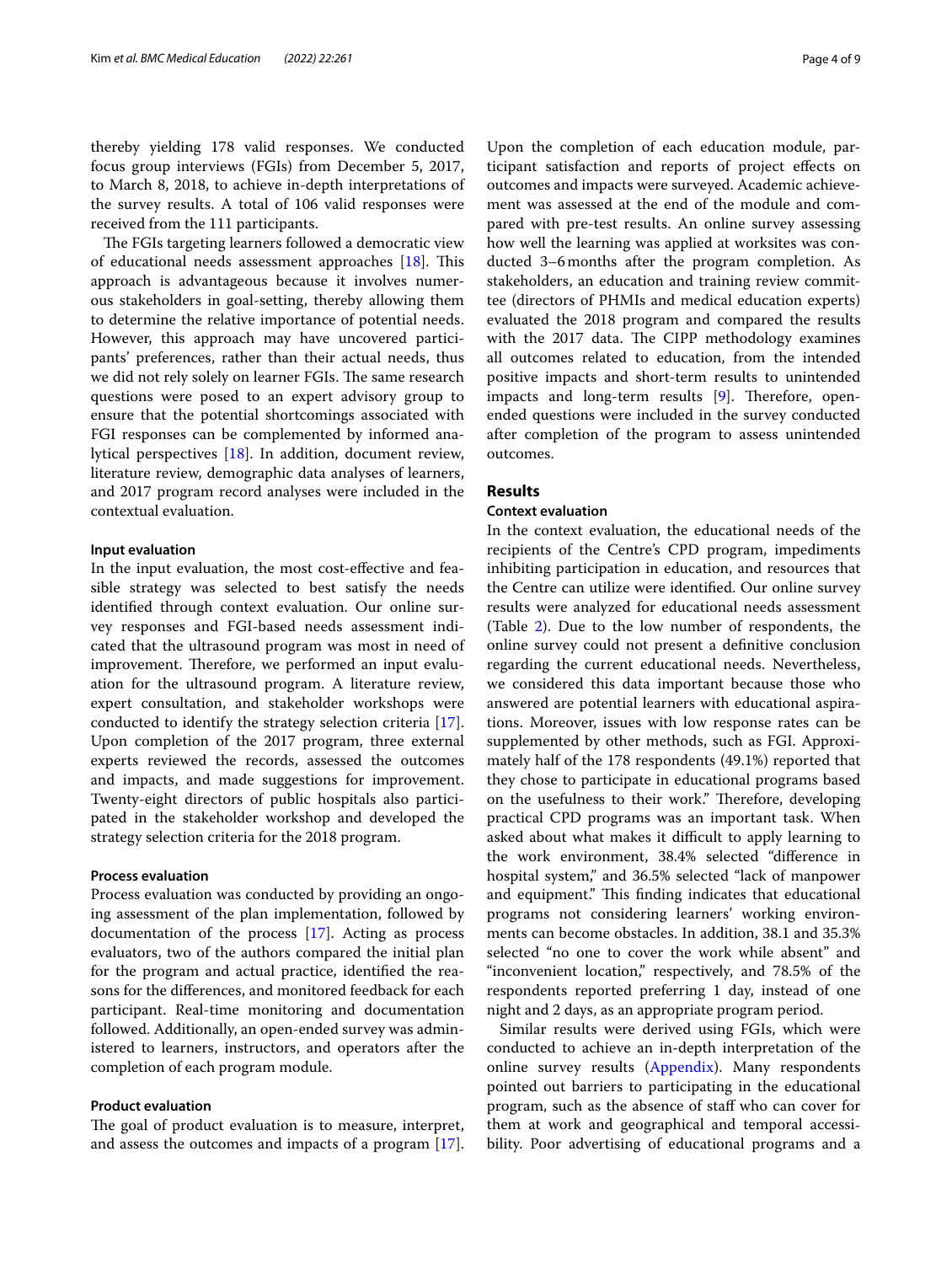<span id="page-4-0"></span>**Table 2** 2017 Educational needs assessment: Online survey conducted after the completion of the 2017 programme (Top fve, listed in order)\*

| <b>Ouestions/rank</b>                                                                          |                                                           |                                                                | 3                                          | 4                                                                 | 5                                                  |
|------------------------------------------------------------------------------------------------|-----------------------------------------------------------|----------------------------------------------------------------|--------------------------------------------|-------------------------------------------------------------------|----------------------------------------------------|
| Q. What factors do you<br>consider when choos-<br>ing a course?                                | Usefulness at work<br>$(n = 135, 49.09\%)$                | Location ( $n = 61$ ,<br>22.18%)                               | Instructors ( $n = 36$ ,<br>13.9%)         | Duration ( $n = 30$ ,<br>10.91%)                                  | Cost ( $n = 12, 4.36\%$ )                          |
| O. What are the barriers<br>to your participation of<br>the course?                            | No one to cover work<br>$(n = 98, 38, 13\%)$              | Inconvenient location<br>$(n = 36, 35.29\%)$                   | Lack of information<br>$(n = 48, 18,68\%)$ | Low budget for educa-<br>tion assistance ( $n = 16$ ,<br>$6.23\%$ | Indifference of<br>management $(n=11)$ .<br>4.28%) |
| O. What are the chal-<br>lenges when applying<br>course materials in real<br>work environment? | Difference in hospital<br>systems ( $n = 98$ ,<br>38.43%) | Lack of manpower and<br>adequate equipment<br>$(n=93.36.47\%)$ | Heavy workload<br>$(n=43, 16.86\%)$        | Uncooperative col-<br>leagues ( $n = 12, 4.71\%$ )                | Indifference of man-<br>agement ( $n = 4$ , 1.57%) |
| Q. What do you think<br>the most optimal<br>duration of the training<br>programme is?          | 1 day ( $n = 62$ , 39.24%)                                | 2 days 1 night ( $n = 62$ ,<br>39.24%)                         | 3 days 2 nights ( $n = 24$ ,<br>15.19%)    | more than 5 days<br>$(n=4.2.53\%)$                                | 4 days 3 nights ( $n = 2$ ,<br>$1.27\%$            |

\* The total number of respondents was 204, but 178 responses were analysed excluding missing data. Online surveys with structured questionnaires were conducted and self-administered by respondents

workplace atmosphere that discouraged participation in education were also noted among the responses. These responses clearly indicate many barriers for participation in educational programs. Instead, increasing the temporal and geographical accessibility of programs and making education mandatory have been suggested as factors that could lead to higher participation.

The ultrasound educational program was the course that respondents most wished to take because it was the most applicable in primary medical care. However, the ultrasound program was cancelled several times in 2017 because of a lack of enrolment. This indicates that the content and delivery of education can prevent learners from enrolling in a program, despite high awareness of its utility, which is problematic.

Whether it is applicable in the practical feld is also a key factor prominent in FGIs. The groups, who responded to the overall curriculum in 2017 were good but not well-applied, pointed out that they could not use their learning in the practical feld due to diferences between the environment of a hospital in Seoul and a remote local hospital. The environment, human resources, facilities, and even patient groups are vastly diferent from that of a university hospital in Seoul and a local hospital in remote areas. In addition, interest and practical applications are prominent factors in promoting learners' participation. Therefore, to recruit physicians as potential learners and draw good responses, educational content that can be applied in the environment where they work must be developed.

In consultation with experts, expanding accessibility and providing educational content tailored to the roles played by public health institutions in the community were highlighted. In particular, signifcant gaps were observed in the actual clinical environment and patient groups between the learners and university hospital where the educational program was outsourced.

In the literature review, two goals for PHMIs were revealed as immediate challenges: ameliorating the fnancial independence of hospitals by securing sufficient profits and pursuing public interest in improving the health of the local community  $[19–21]$  $[19–21]$  $[19–21]$ . The fact that PHMIs must achieve these goals simultaneously was highlighted in 2013 through the closure of a century-old PHMI, Jinju Medical Centre, which caused signifcant social repercussions [\[22\]](#page-8-18).

In addition, labor productivity was found to greatly infuence public hospital profts. Among them, the labor productivity of physicians accounted for a signifcant part of PHMI's labor productivity [[21](#page-8-17)]. Due to the lack of physicians, only one doctor was placed in-charge for each department in most PHMIs. The directors of PHMIs may not be favorable toward physicians attending educational programs due to the fnancial losses caused by the lack of physicians. Considering these fndings together, it was concluded that physicians cannot attend long-term educational programs due to the current situation in hospitals. Based on the online survey results, FGIs, and expert consultations, the ability to quickly identify emergency patients or treat elderly patients with chronic conditions was especially important in learners' clinical environments. The location of the program and program length were also critical.

The abdominal and thoracic ultrasonography program was determined to require the most changes in needs assessment due to the largest gap between willingness to attend the program and actual participation rate. Moreover, the Centre can potentially be held accountable for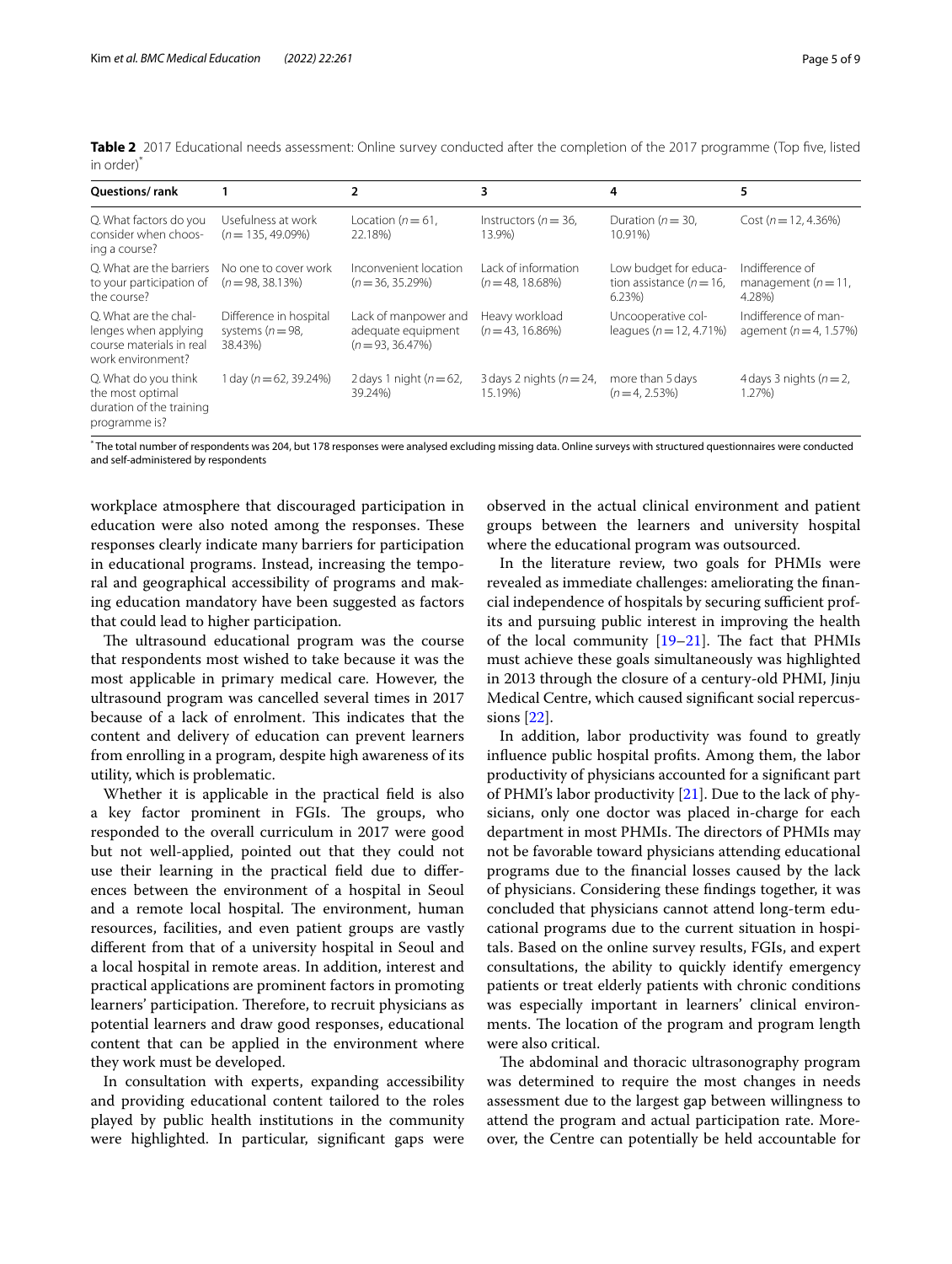cancelled programs if poorly planned during inspections by the government administration. Therefore, we reviewed records from the 2017 educational program. Initially, the Centre planned to deliver three ultrasonography courses for a total of 10 classes. However, only six classes were completed, which leads to a potential accountability issue. Financial support from the Ministry of Health and Education and administrative support from the Centre were secured for the program.

# **Input evaluation**

Through input evaluation, we identified the best alternative that satisfed all preselected criteria. After consultation with external experts and workshops with stakeholders, responsiveness to priority system needs, potential effectiveness, fit with existing services, affordability, and administrative feasibility were selected as criteria. The abdominal and thoracic ultrasound program was maintained in 2018 because it fulflled the priority system needs, thereby enabling the quick screening of emergency patients. However, it was clear that the program required improvement. We selected educational materials and providers through open competitive bidding by using a targeted outsourcing strategy for the abdominal and thoracic ultrasound course only. This strategy was determined to be superior to the outsourcing strategy used in 2017 when a total of 17 CPD programs were outsourced *en bloc* to a single contractor. While the Centre provided administrative support, it selected one academic society in a related feld that best fulflled the criteria.

One academic society fulflled the criteria of responsiveness to priority system needs and fit with existing services by setting the educational goal as diferentiation of emergency diseases and achievement of skills required for quick referral in primary care. It also fulflls the criteria for potential efectiveness by establishing a practice-centric educational method. By shortening the educational period from four nights and 5 days in 2017 to one night and 2 days, we satisfed the criteria of potential effectiveness and fit with existing services. The educational program described in the initial proposal was afordable and administratively feasible. For these reasons, the academic society was selected as the provider of educational content. In addition, considering the demand

for improved geographical accessibility, we decided to provide education not only in Seoul, but also in other areas.

# **Process evaluation**

After adopting these changes, the revised abdominal and thoracic ultrasound program was introduced in 2018. This program proceeded as planned and even had to be expanded due to increased demand. The initial goal was to educate 24 clinicians in two sessions with 12 students each. However, due to the increased accessibility of the program, compared with the 2017 program in terms of time and location, more students signed up than expected. More sessions were scheduled, thus bringing the program operation rate to 150% and the education recipient rate to 187%, with both being higher than those in 2017 (Table [3\)](#page-5-0).

Two of the authors observed the sessions in real-time and recorded progress. The learners, instructors, and operators were requested to complete the free-answer questionnaires. The data obtained were then analyzed during a meeting at the Centre, where concerns were raised that the necessary capabilities may not have been sufficiently trained due to the shortened education period. However, the responses from learners during the sessions indicated that they were not only satisfed but also quite confident about their learning. The instructors believed that the learners had demonstrated the required level of competence. Freely-answered questionnaire responses were collected from all instructors, learners, and operators. The instructors said that the program was highly effective, citing intense concentration and enthusiasm among the learners. The learners were satisfied with the learning content that could be applied in daily clinical practice and the diverse case studies they were provided. Many learners left comments thanking the instructors and operators. The operators described the vibrant interactions between the instructors and learners.

# **Product evaluation**

Goal attainment was assessed by examining post-education improvements in academic achievement. When comparing pre- and post-education academic achievements, the scores for abdominal ultrasound course and

```
Table 3 Programme plan and outcomes for 2018 programm
```

|                                     | Plan   | Outcome | <b>Achievement Rate</b> |
|-------------------------------------|--------|---------|-------------------------|
| Number of Courses Provided (module) |        |         | 150%                    |
| Number of Participants (n)          | 24     | 45      | 187.5%                  |
| Duration of Course in Days (D)      | 2 Days | 2 Days  |                         |
| Duration of Course in Hours (H)     | 16     | 15.8    | 97.8%                   |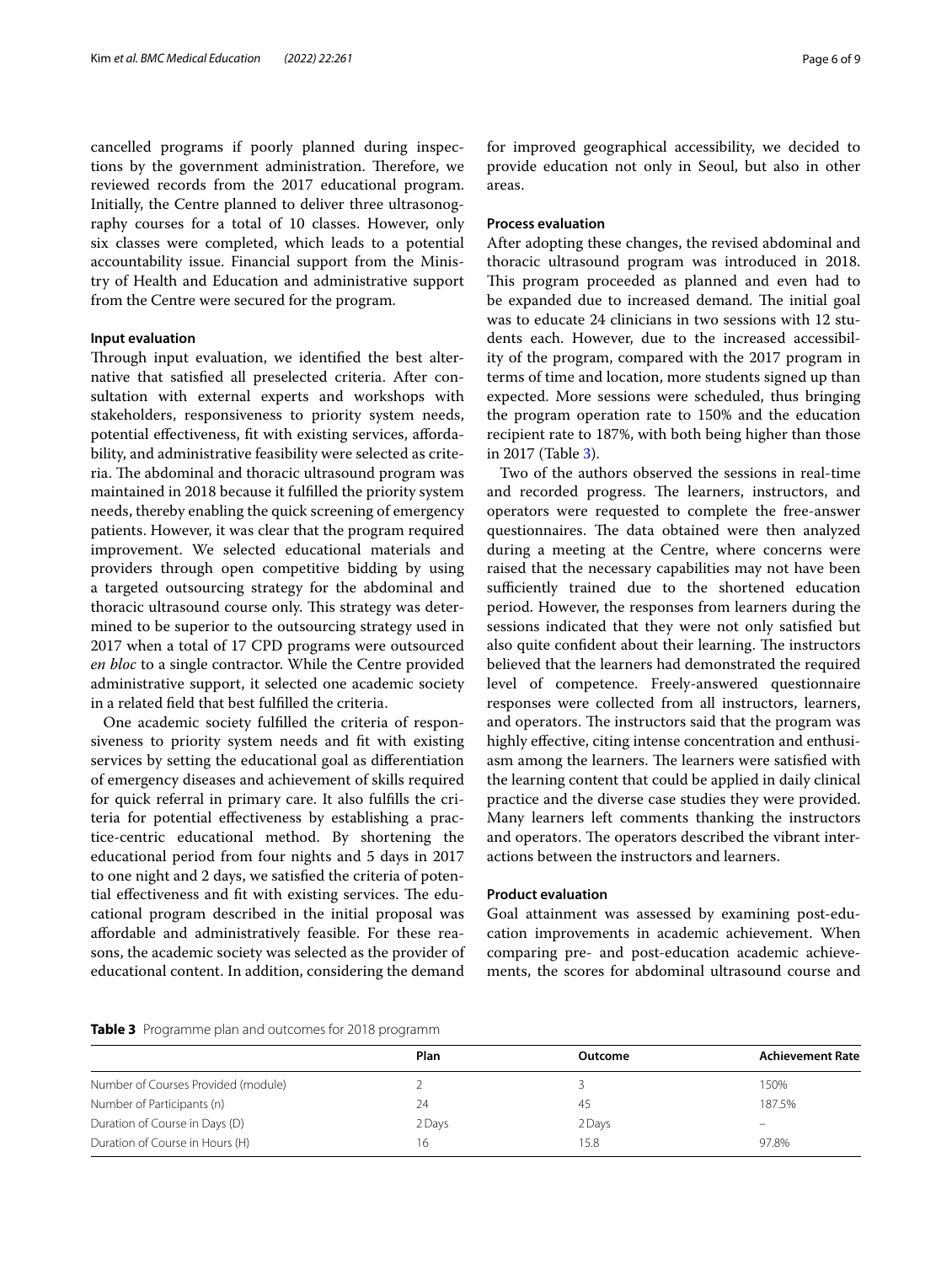

<span id="page-6-0"></span>thoracic ultrasound course increased from 3.04 to 7.75 and from 3.07 to 8.06, respectively. Academic achievement, measured based on self-efficacy, increased from an average of 3.06 out of 10 to an average of 7.9 post-education. The educational satisfaction levels for the 2017 and 2018 programs (Fig. [1](#page-6-0)) showed that the 2018 program scored higher than the 2017 program, in terms of topic satisfaction, teaching method, applicability, and instructor preparedness. In terms of geographic accessibility, the 2018 program scored lower than the 2017 program. However, respondents who considered the four nights and 5 days program held in Seoul in 2017 to be too long and distant did not participate in the frst place, and only those for whom it was easy to attend participated, the 2017 participants may have been quite satisfed with the geographic accessibility of the program location. Based on an analysis of per capita education costs, the 2018 program accounted for only 84.1% of the total investment in the 2017 program.

Three to 6 months after the completion of the program, the recipients were asked if they had experienced progress in their performance by applying what they learned in their work. On a scale of 1 to 10, the average score was 7.19. An obstetrician-gynecologist shared a story in a newsletter about how he successfully improved the diagnosis and survival rates of emergency patients after receiving ultrasound education. All shortand long-term efects were examined and refected in the decision-making process. An education and training review committee consisting of officials from the Ministry of Health and Welfare, public medical institution directors, medical education experts, and physicians conducted the evaluations and made decisions as stakeholders. The review committee pointed out that only a small number of students could receive ultrasound education because of the high cost of the program. Still, the committee agreed that the content of the program corresponded with the goals of public medical institutions and the Centre's core values, and thus evaluated the modifcations carried out in 2018 to be efective for fulflling educational goals. Accordingly, they decided to maintain the program, which was provided in 2019.

# **Discussion**

In this study, the CIPP model was applied to evaluate CPD programs targeting physicians employed by public health institutions in Korea. CPD provided to physicians working in the public healthcare sector has signifcant potential to directly improve the quality of community healthcare. To realize the potential of CPD to the fullest, program evaluations must be conducted thoroughly, and improvements to educational programs must be based on such evaluations. The CIPP method makes it possible to highlight the context in which CPD is provided, which in our case was public healthcare and physicians in the public healthcare sector. In context evaluation, we emphasized the following factors: education is funded by taxpayer money; education should be geographically and temporally accessible to doctors working in diverse environments and facilities; education should rely on administrative support from the Centre. Therefore, during the input evaluation, we adopted an education strategy that fulflled the criteria of being responsive to priority system needs, potential efectiveness, ft with existing service, afordability, and administrative feasibility.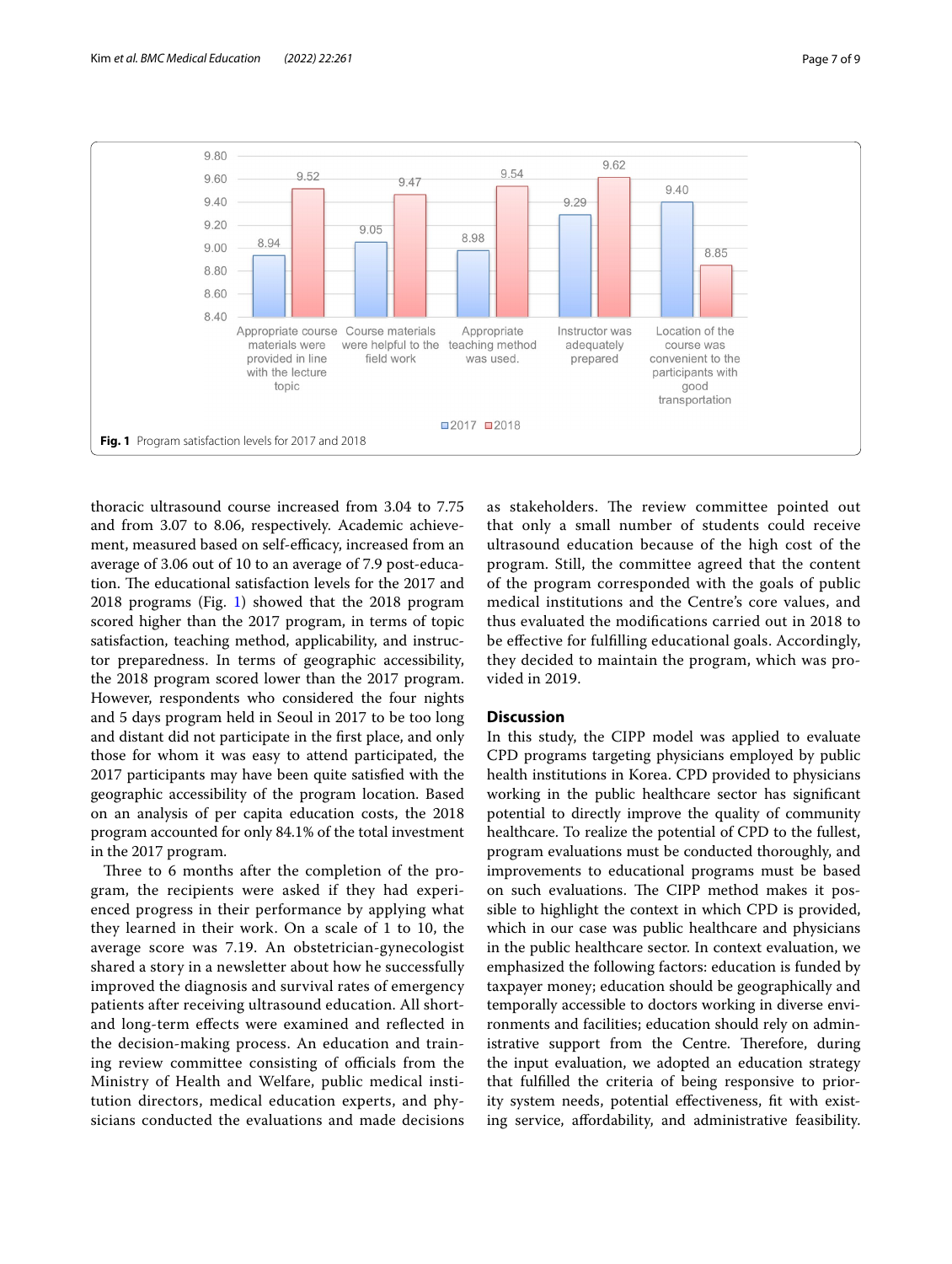Improvements were made accordingly, and enhanced abdominal and thoracic ultrasound courses were provided in 2018. Through process and product evaluation, we demonstrated that the 2018 program had a higher number of participants, compared to that of the previous year (2017), as well as higher levels of participant satisfaction and cost-efectiveness.

This study has limitations because it analyzed only one program provided by the Centre (which provided a total of 17 courses in 2017 and 10 courses in 2018) over a short span of time. Educational programs are constantly afected by factors within and outside the program. Therefore, it is clear that numerous programs provided by the Centre must have mutually afected each other. Needs assessment was carried out through surveys and FGIs, with the subject being the entire educational program provided by the Centre.

The scope of this study was limited to an ultrasound educational program that was identifed as a high priority through needs assessment. Selecting one course for the program cannot expand its positive efects to the entire program (10 courses in 2018). In addition, this narrow scope may have made it impossible to analyze the complexity and interrelations between programs. Moreover, the FGIs conducted in 2017 were based on voluntary participation, thus only 10% learners participated in the FGIs. Therefore, we cannot dismiss the possibility of bias toward the inclusion of enthusiastic learners. Long-term outcomes, such as the impact on patient treatment, were not evaluated. The study was based on data collected May 2017 to January 2019, when the 2017 program was initiated to when the applications of practical skills were surveyed for the 2018 program. Therefore, the long-term outcomes or impacts of the program have not been fully examined. Nonetheless, one obstetrician-gynecologist reported improvements in the diagnosis and survival rates of emergency patients after receiving ultrasound education.

Despite the limitations mentioned above, the study has strengths in being comprehensive, having conducted evaluations at all phases beginning with the previous educational program, improvement and implementation of the revised program, and evaluation of the revised program after implementation. In addition, ongoing program evaluation is carried out based on a shared understanding, thus determining whether year-long education is being provided as planned can be reviewed later. We assessed not only whether the intended outcomes were achieved, but also how and why they were achieved, thus the process can be reproduced in the future, and accountability data can be secured in the future as well.

# **Conclusions**

The CIPP approach is suitable for the evaluation and improvement of CPD in public health. It enables the analysis of interactions between internal and external factors afecting educational programs, as well as the context in which the program is provided. Therefore, the CIPP approach helps to produce desired changes in educational programs and evaluate and improve programs funded by taxpayer money because accountability data are generated while simultaneously executing formative and summative evaluations. CPD programs administered by the Centre have the potential to improve quality of care provided by physicians in Korean PHMIs, and eventually to enhance public health. The educational program we examined exhibited notable improvement after the application of the CIPP approach, thus we were successful in realizing our goals.

#### **Abbreviations**

CIPP: Context, Input, Process, and Product.; CPD: Continuing professional development; NMC: National Medical Centre; PHMIs: Public health and medical institutions.

#### **Supplementary Information**

The online version contains supplementary material available at [https://doi.](https://doi.org/10.1186/s12909-022-03271-4) [org/10.1186/s12909-022-03271-4](https://doi.org/10.1186/s12909-022-03271-4).

<span id="page-7-0"></span>**Additional fle 1.**

#### **Acknowledgements**

Not applicable.

#### **Authors' contributions**

CJK, HM, JYL —literature search, study design, data collection, data analysis and interpretation, writing of the manuscript, fgure generation and verifcation of the underlying data. All authors had full access to the full data in the study and accept responsibility to submit for publication. The authors read and approved the fnal manuscript.

#### **Funding**

This research received no specifc grant from any funding agency in public, commercial, or not-for-proft sectors.

#### **Availability of data and materials**

The datasets generated and analyzed during the current study are not publicly available due to ethical requirements at the National Medical Centre. However, the educational programs and annual evaluation reports are available from the corresponding author.

## **Declarations**

#### **Ethics approval and consent to participate**

All methods in this research were conducted in accordance with relevant guidelines and regulations (e.g., the Declaration of Helsinki). This research was reviewed and approved by the Institutional Review Board (IRB) of the National Medical Centre in South Korea (reference number H-1909-106-003) and exempted by the IRB for informed consent.

#### **Consent for publication**

Not applicable.